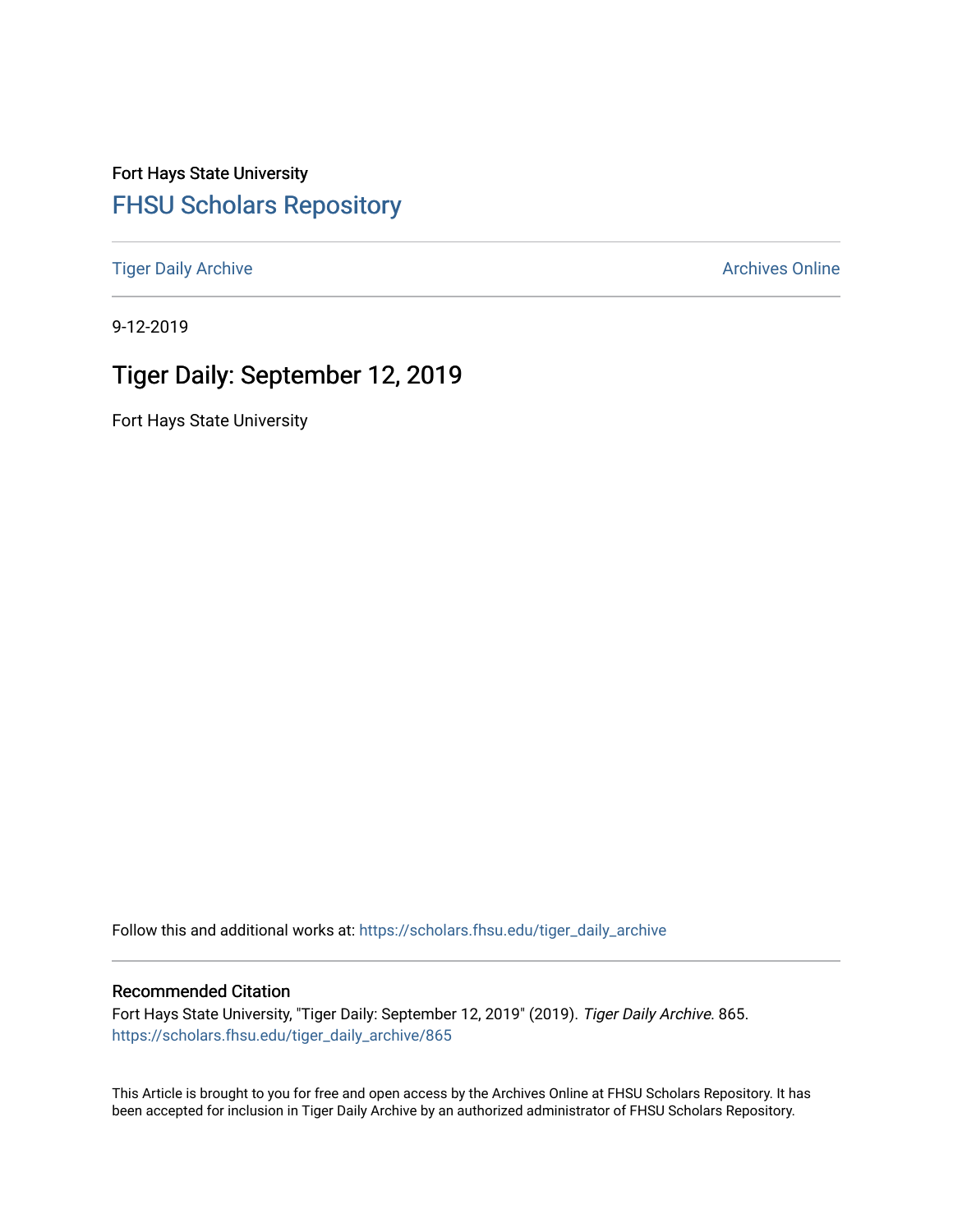# **Tiger Daily [September 12, 2019]**

# Tiger Daily

Thu 9/12/2019 10:00 AM

**To:** Tiger Daily <TigerDaily@fhsu.edu>



#### **ANNOUNCEMENTS**

- **Calendar: Upcoming Professional Development [Opportunities](#page-1-0)**
- **Phi Delta Theta Seeking [Advisors](#page-2-0)**
- **Academic Advising [Certificates](#page-2-1) and Trainings**
- **25LIVE Room [Reservation](#page-3-0) System – New Event Creation Form**
- **Electronic Resource Feature: A to Z [Databases](#page-3-1)**
- **STEPS to Success [Wellness](#page-3-2) Program**
- **[Novels](#page-4-0) for Hope**

# **EVENTS**

# **THIS WEEK/WEEKEND**

- **Tertulia [\(Spanish](#page-4-1) Coffee Hour) – TODAY; 3:10 to 4:10pm**
- **[Hispanic](#page-4-2) Heritage Month Kickoff – TOMMOROW; 11:00am to 1:00pm**
- **[Mid-Autumn](#page-4-3) Festival Celebration Gala – September 15; 7:30pm to 9:00pm**

## **FUTURE EVENTS**

- **FHSU Career [Readiness](#page-5-0) Week – September 15-18; Times listed below**
- **Science Café [Presents:](#page-5-1) "99 Science Cafés & Beyond" – September 16; 7:00pm**
- **MDC Workshop – [Intermediate](#page-6-0) Excel: Data Analysis – September 18; 8:30am to 12:00pm**
- **Maker [Wednesday](#page-6-1) – September 18; 12:00pm to 1:00pm**
- **2 nd [Annual](#page-6-2) Mac N' Cheese with AGD – September 18; 4:30pm to 7:00pm**
- **KWEC [Butterfly](#page-6-3) Festival – September 21; 9:00am to 12:30 pm**
- **TILTed Tech [Mini-Conference:](#page-7-0) Accessibility and Blackboard Ally – September 30; 12:00pm to 3:00pm**
- **MDC Workshop – [CliftonStrengths](#page-7-1) Engaged – October 1; 9:00am to 4:00pm**
- **Rural and [Independent](#page-8-0) Innovators Conference – October 15; 8:00am to 4:30pm**
- **WKHRMA October Seminar – 10 [Complimentary](#page-8-1) Spots Available! – October 23; 8:30am to 3:00pm**

## **SHARE WITH STUDENTS**

- **Student [Organization](#page-8-2) Renewal is Now Open!**
- **FBI Internship [Opportunity](#page-9-0)**
- **Student Organization Registration and [Homecoming](#page-9-1) Registrations**
- **[Parking](#page-10-0) in North Lot at Lewis Field**
- <span id="page-1-0"></span>**[FHSU/Dane](#page-10-1) G. Hansen Internships**

## **ANNOUNCEMENTS**

# **Calendar: Upcoming Professional Development Opportunities**

Check out upcoming professional development opportunities! The TILT TigerLearn event calendar is your go-to for professional development at FHSU! Check it out here: [http://tigerlearn.fhsu.edu/events/.](http://tigerlearn.fhsu.edu/events/)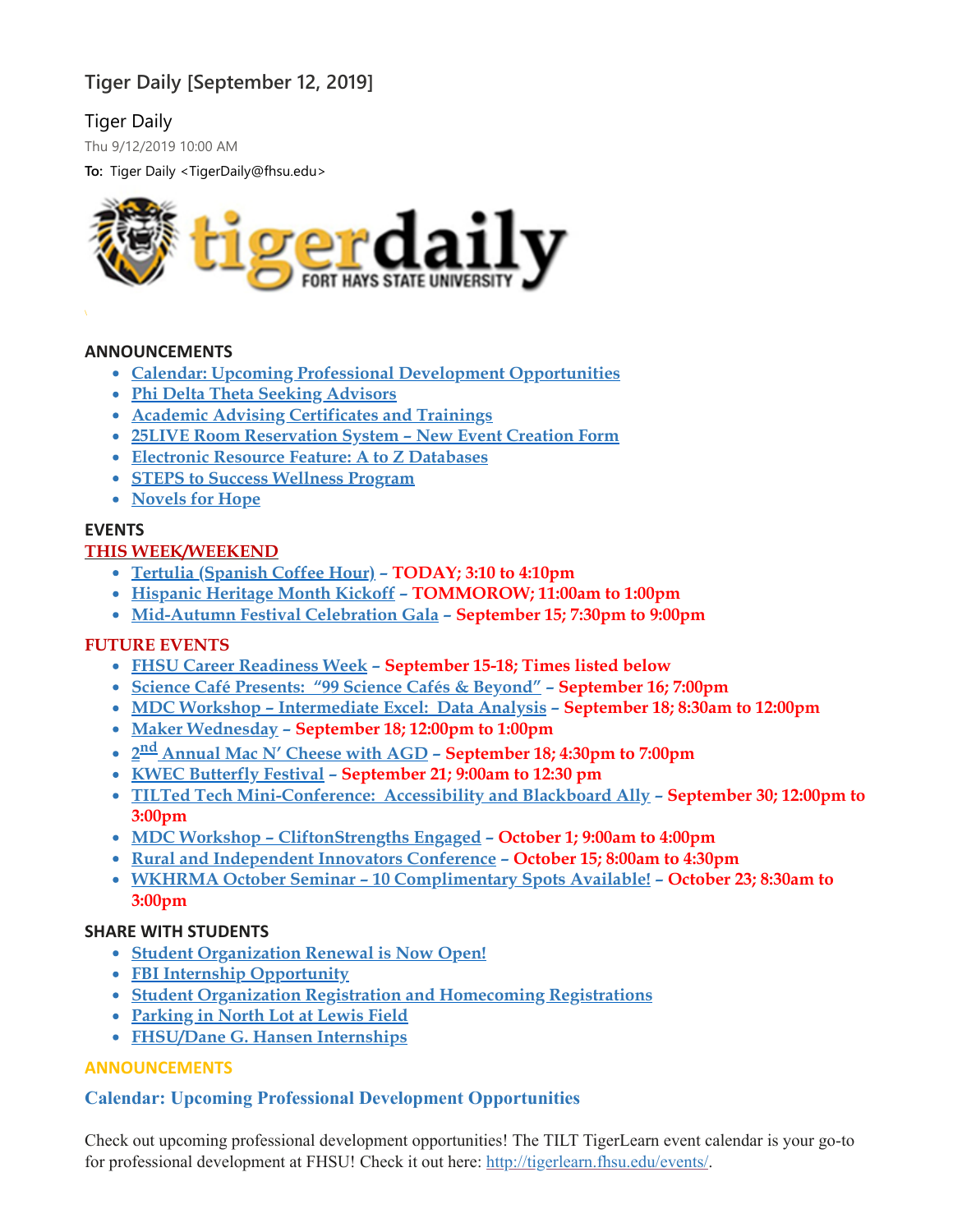To provide faculty and staff with one easy place to see all professional development at FHSU, we're happy to include your event on the TigerLearn calendar. We can include links to your registration site, contact persons for questions, etc. Just contact [TILT-FacultyDev@fhsu.edu,](mailto:TILT-FacultyDev@fhsu.edu) and we'll add your event right away!

## <span id="page-2-0"></span>**Phi Delta Theta Seeking Advisors**

Phi Delta Theta is a new fraternity coming to campus and are looking for Faculty/Staff to sit on the advisory board for the new group being established. You do not need to be an Alumni of Phi Delta Theta, have prior Greek experience, or be a male to be on the advisory board. We are just looking for individuals to provide guidance to young undergraduate students by fostering their growth and leading them to success.

Please contact Austin Dean [\(adean@phideltatheta.org\)](mailto:adean@phideltatheta.org) if interested!

# <span id="page-2-1"></span>**Academic Advising Certificates and Trainings**

The Academic Advising and Career Exploration Center offers certificates for academic advisors each semester. The schedule for this fall is available below.

If you have attended sessions in the past and need to know which sessions you have left to receive your certificate, please email your name and department to **[advising@fhsu.edu](mailto:advising@fhsu.edu)** for assistance.

**NOTE:** This is open to both faculty and staff. Please feel free to bring your lunch to the session. **RSVP:** Please let us know if you are planning to attend by replying to **[advising@fhsu.edu](mailto:advising@fhsu.edu)**. We will send you a calendar entry that you will need to "Accept and Send the Response Now". This will allow us to have the appropriate room size and number of handouts. We look forward to seeing you at our sessions.

# **ADVISING TECHNOLOGY CERTIFICATE**

This certificate will provide academic advisors with information related to the primary technology applications utilized to support academic advising at FHSU. Participants must attend each session to receive the certificate. **Participants need to bring their laptop with them for each session.** The following are the dates for this certificate.

September 12, 2019 12-1 PM *Using Technology in Advising-TigerTracks* September 19, 2019 12-1 PM *Using Technology in Advising-TigerEnroll* September 26, 2019, 12-1 PM *Using Technology in Advising-Advising Notes* October 8, 2019, 12-1 PM *Using Technology in Advising-Tiger Early Alert*

# **ADVISING SPECIAL POPULATIONS CERTIFICATE**

This certificate will provide information on working with the diverse needs of our students. Whether you are currently advising students in the population or not, you will gain information that can assist you. Participants must attend each session to receive the certificate. The following are the dates for the spring sessions.

October 17, 2019, 12-1 PM *Advising Special Populations-Student-Athletes* October 31, 2019, 12-1 PM *Advising Special Populations-International Students* November 7, 2019, 12-1 PM *Advising Special Populations-Students with Disabilities* November 21, 2019, 12-1 PM *Advising Special Populations-Transfer Students*

# **ACCESS for Student Success Advisor Training**

The ACCESS for Student Success program requires all first-time freshman to meet with their academic advisor six times throughout the first year (three in the fall, three in the spring). These trainings sessions will provide information on content and delivery methods that can assist advisors in the planning and execution of fall ACCESS II and ACCESS III meetings.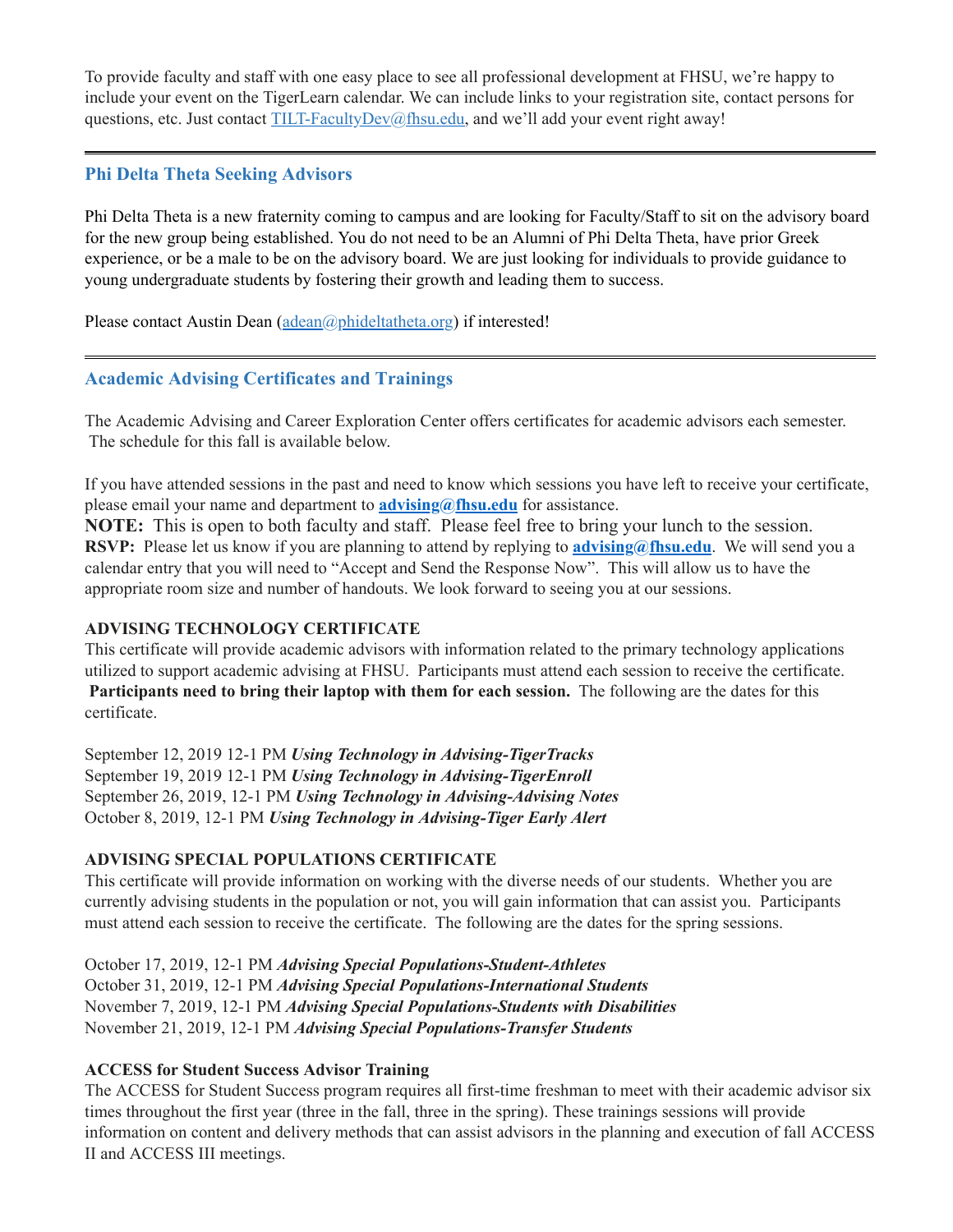September 17, 2019, 3-4:30 PM, Trails Room September 25, 2019, 3-4:30 PM, Trails Room

#### **NACADA Webinars**

The Academic Advising and Career Exploration Center and Office of Student Affairs will be hosting the following webinars from NACADA: The Global Community for Academic Advising thanks to the generosity of the Office of Student Affairs. These webinars are open to faculty and staff.

Thursday, November 14, 2019 1:00 PM – 2:00 PM All I Need to Know (about Academic Advising) I Learned...

Wednesday, December 11, 2019 1:00 PM – 2:00 PM Academic Advising and Trans Equity: Building our Tomorrow

## <span id="page-3-0"></span>**25LIVE Room Reservation System – New Event Creation Form**

A new **Event Form** has been made available in 25Live, allowing you to enter all event information on a single page. You can **Opt In** to try the new form (instead of using the standard Event Wizard) by clicking on the **Try** New Event Form! (reloads app) button **Try New Event Form!** (reloads app), located on the 25Live Pro Home page. You can switch back/continue using the standard Event Wizard if you prefer it, but we think you'll like using the new Event Form! Here are some of its **Advantages/Features:**

- A more efficient design
- Improved navigation and speed
- Expanded occurrence editing features (for repeating events)
- A convenient option for creating related events immediately after saving
- Clearer display of information with collapsible sections
- Location and Resource search improvements
- Better accessibility for users of all abilities

For more information or to view the 25Live User Guide, see [https://www.fhsu.edu/tigertech/25live.](https://www.fhsu.edu/tigertech/25live) Feedback or questions can be directed to **TS-BusinessOps@fhsu.edu**.

## <span id="page-3-1"></span>**Electronic Resource Feature: A to Z Databases**

Forsyth Library maintains an alphabetical listing of all databases to help you find the research material you're looking for. Whether it's discipline specific, general news, or documentaries, our database contain a variety of content to meet your needs.

Remember, you can locate all available databases through Forsyth Library's A to Z [listing.](https://fhsuguides.fhsu.edu/az.php) For more information, visit Forsyth Library at fhsu.edu/library or contact [refserv@fhsu.edu](mailto:refserv@fhsu.edu).

## <span id="page-3-2"></span>**STEPS to Success Wellness Program**

"STEPS to Success Wellness Program. If you are interested in learning tips to improve your overall health and potentially add years to your life, you are invited join the staff and faculty of Fort Hays State University for a Wellness Program. This free of cost, 8-week program will provide information to you about how you can decrease weight and increase physical activity in simple ways. It will teach you tricks you can use daily to improve your overall health. Participation is voluntary. If you are interested in participation, please sign up through this Doodle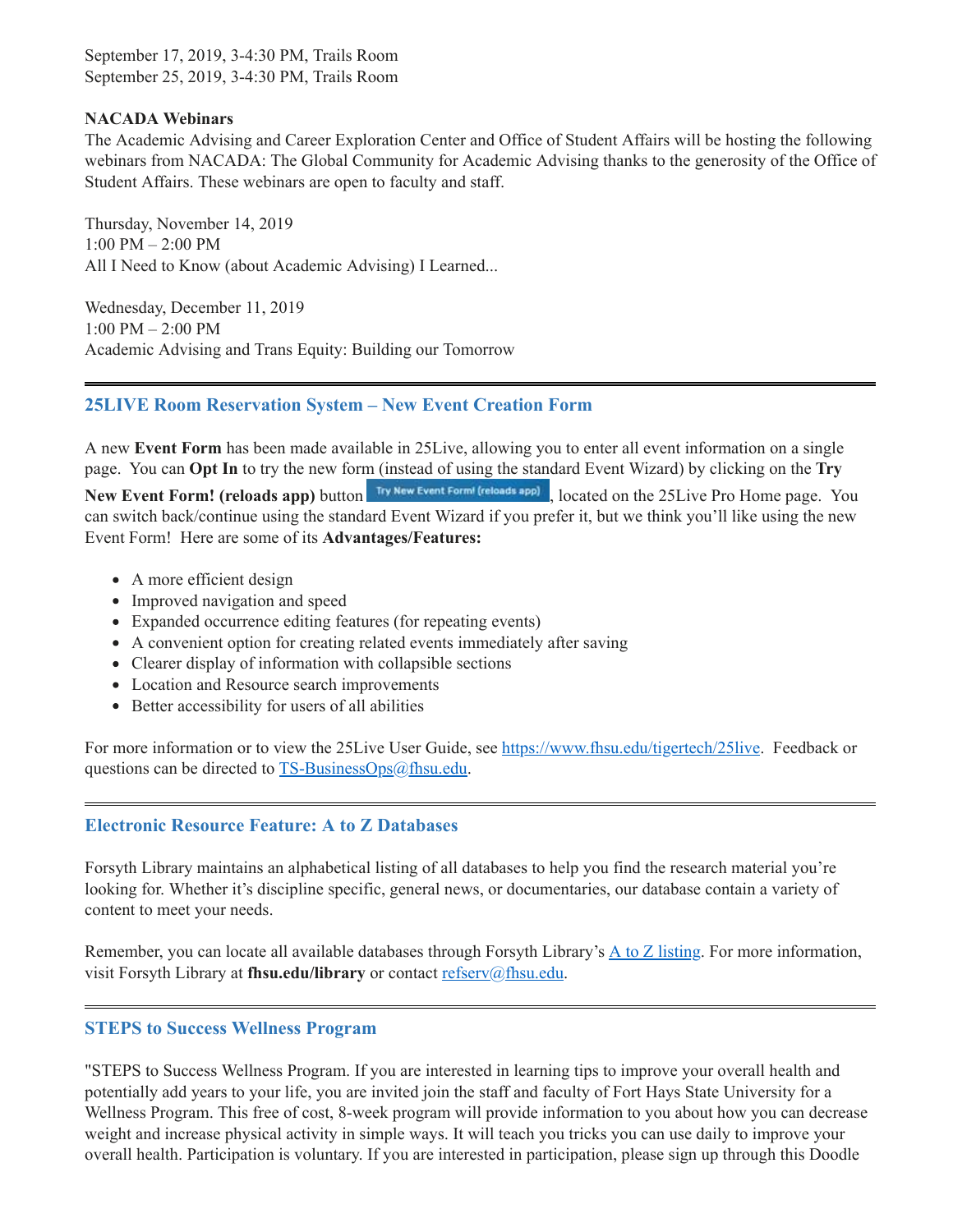Poll link for more information and for your personal and confidential measurement time : [https://doodle.com/poll/h3h6ztqnp4igqxxe"](https://doodle.com/poll/h3h6ztqnp4igqxxe)

STEPs Towards Success is a wellness program that will go from September 11, 2019 to October 30, 2019. This program is a collaborative program between the Tiger Wellness Center, Student Health Center, and DNP Student Vicki James. Faculty and staff are invited to sign-up with a 4 digit code they create (to de-identify names) through the following Doodle Poll for body measurements on 9/16/19. Final measurements will be taken on 10/30/19. During this program faculty and staff who choose to participate will be given the opportunity to attend presentations and wellness events aimed towards healthy physical activity and nutrition. Participation is voluntary and participants can withdraw at any time. To sign-up for a time for measurements, please click the following doodle link: <https://doodle.com/poll/h3h6ztqnp4igqxxe>

## <span id="page-4-0"></span>**Novels for Hope**

**Novels 4 Hope**: *Diversity Book Club*, is a dynamic book club bringing students, faculty, and staff together to explore current social justice issues & diversity topics. Student Engagement will host the club in reading four books throughout the year. The book selection is a mixture of fiction & non-fiction literature to appeal to a variety of demographics. Our purpose for Novels 4 Hope is to keep conversation continuous on campus among students, faculty & staff on issues of race, religion, ethnicity, sexuality and gender.

Our first Novels for Hope book is: Sissy by Jacob Tobia. The sign-up for the first novel will open on Tigerlink on Friday, September 20 and run through Friday, October 4. You cannot register for this until NEXT FRIDAY. At that time, you can access the following link: <https://tigerlink.fhsu.edu/submitter/form/start/339261>

The first 30 people to sign-up will receive a copy of the book. For questions please contact  $\frac{diversity}{a}$ fhsu.edu

#### **EVENTS**

<span id="page-4-1"></span>**Tertulia (Spanish Coffee Hour)** TODAY; 3:10-4:10pm Rarick Hall 395

Tertulia (Spanish Coffee Hour) is scheduled for Thursday, September 12, 2019 in Rarick Hall 395 from 3:10 – 4:10. Tertulia is sponsored by the Department of Modern Languages. For more information, email Chita EspinoBravo at [c\\_espinobravo@fhsu.edu.](mailto:c_espinobravo@fhsu.edu)

<span id="page-4-2"></span>**Hispanic Heritage Month Kickoff** TOMORROW, September 13; 11:00am-1:00pm Memorial Union Patio

Hispanic Heritage Month Kickoff on Friday, September 13 from 11-1. Come celebrate with tacos, friends, and information about Hispanic Heritage month. Food will be served at approximately 11:30. Hosted by Student Engagement (785-628-4664). For questions please e-mail Tina Wolbert (thwolbert $(a)$ fhsu.edu)

<span id="page-4-3"></span>**Mid-Autumn Festival Celebration Gala** Sunday, September 15; 7:30-9:00 pm FHSU Memorial Union, Ballroom

CSSA (Chinese Students and Scholars Association) is inviting you to attend the Mid-Autumn Festival Celebration Gala! There will be various programs such as dance, singing, magic show, etc. Mid-Autumn Festival is an important festival in China and it is to reunion families and celebrate the harvest. This festival is also celebrated by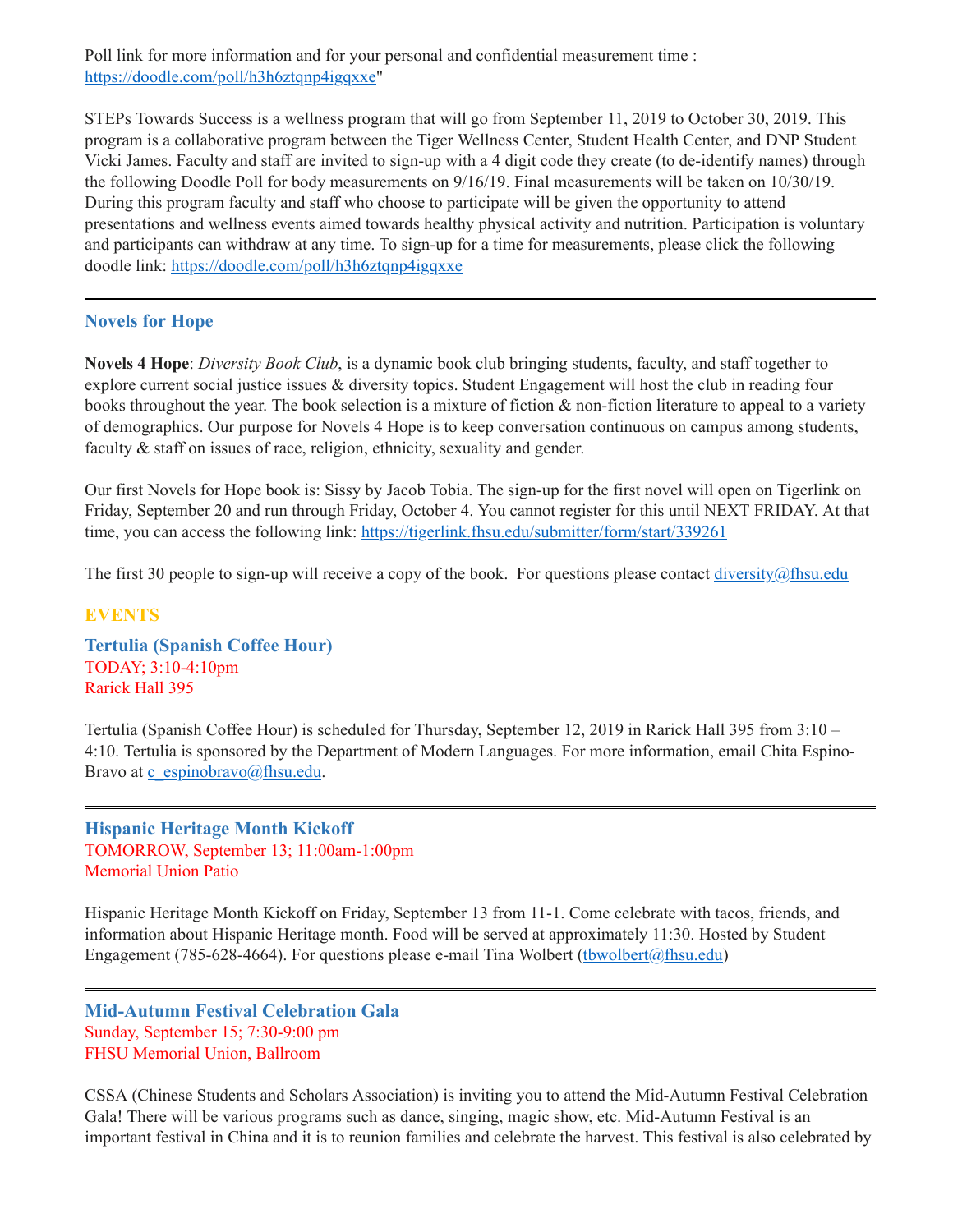several other Asian countries. Food will be provided. The event is free and open to everyone, please come and join us to celebrate together with the students.

# <span id="page-5-0"></span>**Making YOUR Mark: FHSU Career Readiness Week** September 15-18; Times listed below

Make plans for you and your students to join in on a variety of professional development activities planned for September 15-18. For more information, visit [www.fhsu.edu/career/makingyourmark.](http://www.fhsu.edu/career/makingyourmark) Registration for events is available through [Handshake.](https://fhsu.joinhandshake.com/login)

**Sunday, September 15 [Tailored](https://fhsu.joinhandshake.com/events/316471/share_preview) for Tigers Open House** 6:00 PM to 8:00 PM | Forsyth Library, Room 039

#### **Monday, September 16 [Etiquette](https://fhsu.joinhandshake.com/events/324687/share_preview) Dinner**

7 PM | Memorial Union, Fort Hays Ballroom \*Cost: \$10 (Attend the Etiquette Dinner & Networking Reception for a **package [discount](https://fhsu.joinhandshake.com/events/324702/share_preview)**.) **Registration deadline is 9/9.** *Attire for the event is business professional dress.*

#### **Tuesday, September 17 Career Readiness [Conference](https://fhsu.joinhandshake.com/events/323674/share_preview)**

9 AM to 12:30 PM | Memorial Union, 2<sup>nd</sup> floor

## **Mock [Interview](https://fhsu.joinhandshake.com/jobs/2908242/share_preview) Day**

11 AM to 4:30 PM | Memorial Union, Fort Hays Ballroom (Advance sign-up required) **How to get into [Graduate,](https://fhsu.joinhandshake.com/events/330263/share_preview) Law, or Medical School | Memorial Union, Stouffer Lounge** 1:30-4:30 PM **[Networking](https://fhsu.joinhandshake.com/events/324701/share_preview) Reception** 6:30 PM | Robbins Center, Eagle Communications Hall

\*Cost: \$5 (Attend the Networking Reception & Etiquette Dinner for a **package [discount](https://fhsu.joinhandshake.com/events/324702/share_preview)**.) **Registration deadline is 9/9.**

*Attire for the event is business professional dress.*

## **Wednesday, September 18**

**Textron [Diversity](https://fhsu.joinhandshake.com/events/325966/share_preview) Meet & Greet** 9 AM to 10 AM | Memorial Union, Pioneer Room **Career & [Internship](https://fhsu.joinhandshake.com/career_fairs/11008/student_preview) Day** 10 AM to 2 PM | Memorial Union, Fort Hays Ballroom *Professional dress is highly recommended.* **Study [Abroad](https://fhsu.joinhandshake.com/events/323587/share_preview) Fair** 10 AM to 2 PM | Memorial Union, Stouffer Lounge

\*Bring your TigerID to each event and be entered into a drawing for a new career outfit and consultation *sponsored by JCPenney.*

<span id="page-5-1"></span>**Science Café Presents: "99 Science Cafés & Beyond"** Monday, September 16; 7:00pm FHSU Robbins Center, 1 Tiger Place Street, Hays, KS 67601

Presenter Dr. Paul Adams, Dean of College of Education, Anschutz Professor of Education and Professor of Physics, Fort Hays State University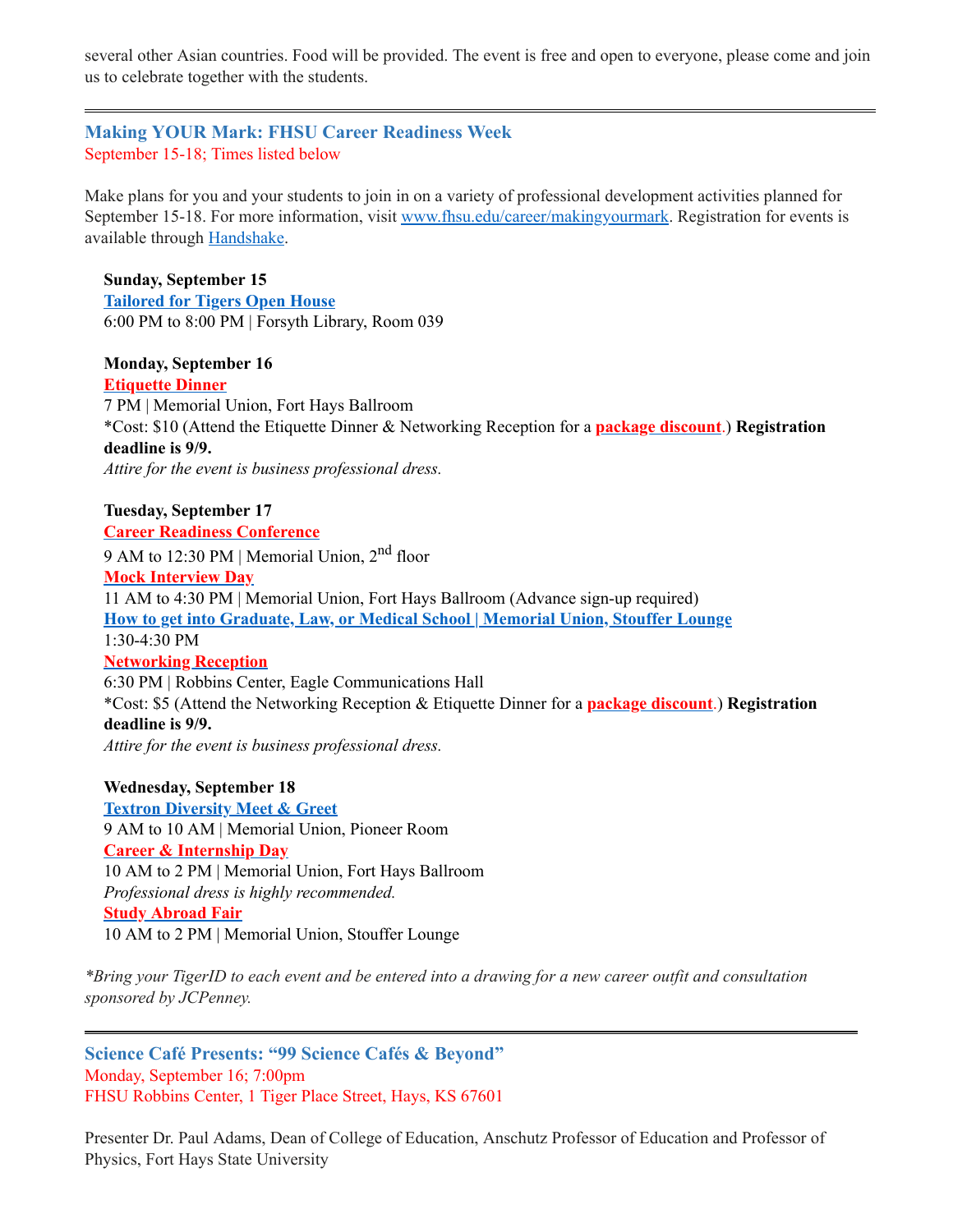Sponsored by Science and Mathematics Education Institute Free and Open to public

[www.fhsu.edu/smei](http://www.fhsu.edu/smei) [www.twitter.com/FHSUScienceCafe](http://www.twitter.com/FHSUScienceCafe)

## <span id="page-6-0"></span>**MDC Workshop – Intermediate Excel: Data Analysis** Wednesday, September 18; 8:30am-12:00pm FHSU McCartney Hall Rm 116

School is back in session, but students don't have to be the only ones learning! The MDC's upcoming workshop *Intermediate Excel: Data Analysis* will explore a practical application of this widely used computer application. In this workshop, FHSU's Dr. Emily Breit will teach you how to make data-driven decisions by processing and analyzing large quantities of data and producing user-friendly output. This workshop is for those with a solid foundation in Microsoft Excel who wish to explore how to use it for data analysis applications. *Please register by September 11.*

### As FHSU faculty and staff, your registration fee is complimentary, thanks to your FHSU Vice President. *Limited funding is available annually per division***.**

If you are an Academic Affairs member & are interested in attending this workshop, contact Hannah Hilker at 785- 628-4121 or [hehilker@fhsu.edu](mailto:hehilker@fhsu.edu)

Registration can be completed online at <https://webapps.fhsu.edu/MDC2.0/Default.aspx> or by calling Hannah Hilker at (785) 628-4121.

<span id="page-6-1"></span>**Maker Wednesday** Wednesday, September 18; 12:00-1:00pm Forsyth Library Makerspace 060

Come to Makerspace and learn how to convert any jpeg. image to a 3D Printed Lithophane. [www.fhsu.edu/smei](http://www.fhsu.edu/smei)

Sponsored by Science and Mathematics Education Institute and Forsyth Library

<span id="page-6-2"></span>**2 nd Annual Mac N' Cheese with AGD** Wednesday, September 18; 4:30pm-7:00pm

Come support Alpha Gamma Delta at our Second Annual Mac N' Cheese with AGD on September 18th from 4:30-7:00! Only \$5 for unlimited Mac and Cheese!!

Buy tickets in advance in the Union for \$5! Tickets will also be sold at the door for \$7. We hope to see you there!!

<span id="page-6-3"></span>There is also a Mac & Cheese contest! Please contact Taylor Galbraith if you would like to enter. Her number is (316) 250-4113 (Call or Text) and  $tragalbraith@mail.fhsu.edu.$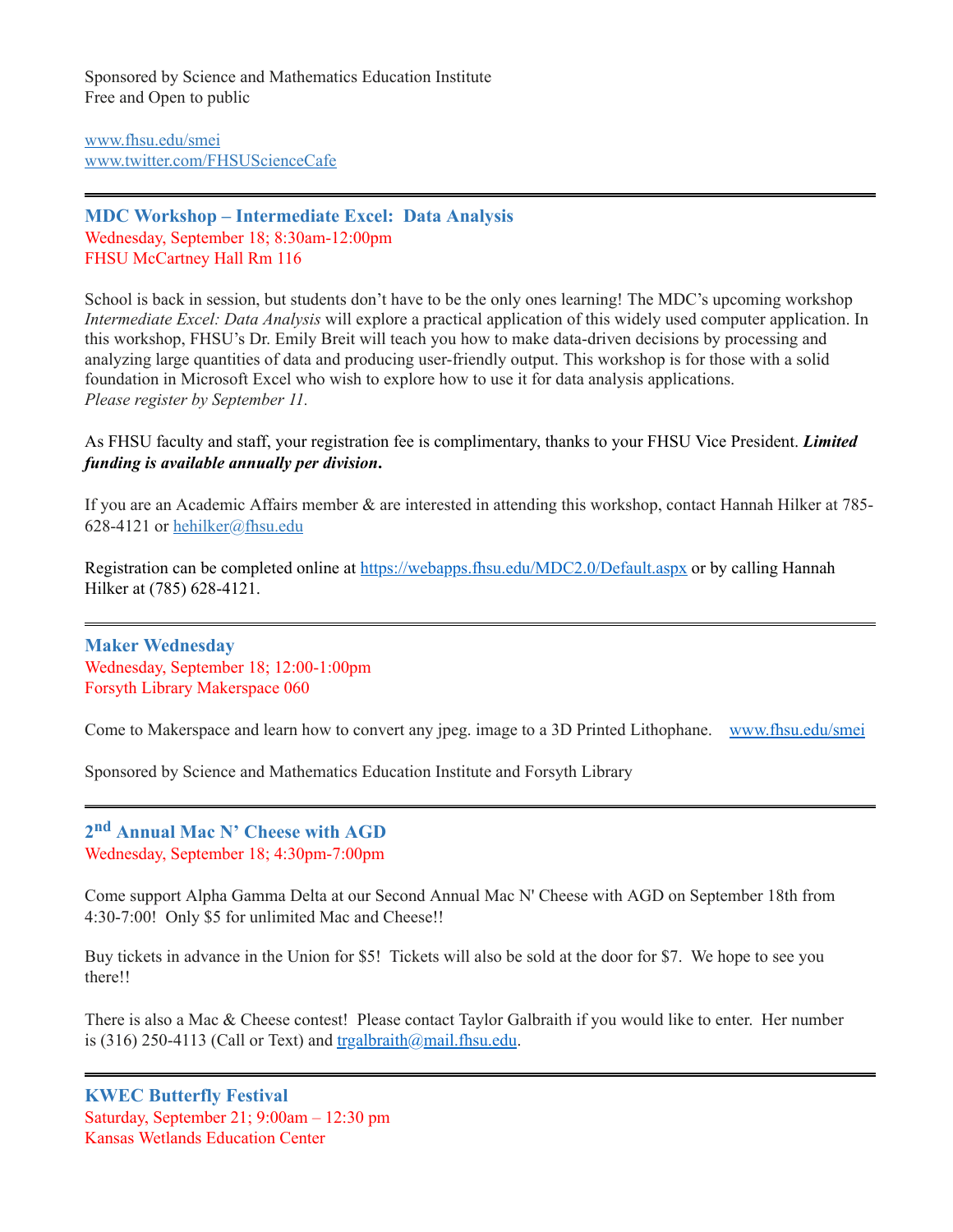All things "butterfly" will be the focus of the Kansas Wetlands Education Center's Butterfly Festival from 9 a.m. to 12:30 p.m. on Sept. 21. Highlighting this year's festival will be Butterfly Magic Show with "The Instars". Other favorite activities include catching and tagging monarch butterflies, butterfly crafts and games, an insect zoo, an exhibit bee hive, refreshments, and door prizes.

The event is free and open to the public. For more information contact KWEC at 1-877-243-9268 or visit [http://wetlandscenter.fhsu.edu](http://wetlandscenter.fhsu.edu/) . The Kansas Wetlands Education Center is a branch of the Werth College of Science Technology and Mathematics and is located at Cheyenne Bottoms, near Great Bend, KS. The Center is open Mon-Sat 9am-5pm and Sun 1-5pm. Admission is free.

<span id="page-7-0"></span>**TILTed Tech Mini-Conference: Accessibility and Blackboard Ally** Monday, September 30; 12:00-3:00pm Memorial Union, Stouffer Lounge Registration: [bit.ly/TILTedAlly](http://bit.ly/TILTedAlly)

Are your courses accessible to ALL students? Learn about Ally, a new accessibility feature in Blackboard, best practices, and other tools to make your courses and content more accessible.

#### **Mini-Conference Sessions:**

· **Noon - 12:10PM**

Lunch (Meal provided by the Office of the Provost)

- · **12:10 - 12:40PM** When Things Aren't Accessible By Jennifer Pfeifer and Ryan Haxton (Kelly Center)
- · **12:45 - 1:15PM** Creating and Adapting Content for Accessibility By Claire Nickerson (Forsyth Library)
- · **1:15 - 1:30PM** Break
- · **1:30 - 2:30PM** Blackboard Ally Interactive Workshop By Dr. Andrew Feldstein (TILT) and Faculty Panel
- · **2:30 - 3:00PM** Closed Captioning and Media By Molly Barnett (TILT)

TILTed Tech is a series of mini-conferences for faculty and staff development that inspire teaching, scholarship and technology. The series is sponsored by Dr. Andrew Feldstein, Assistant Provost of Teaching Innovation and Learning Technologies (TILT), Deborah Ludwig, Dean of Forsyth Library, and Mark Griffin, Director of Technology Services, with free lunch tickets provided by the Office of the Provost.

## **Register Today:** [bit.ly/TILTedAlly](http://bit.ly/TILTedAlly)

The sessions will be recorded. Please use the registration form and select the option for off-campus and international faculty to request access to the videos to view on their own time.

Questions? Contact Cyndi Landis at [cllandis2@fhsu.edu.](mailto:cllandis2@fhsu.edu)

<span id="page-7-1"></span>**MDC Workshop – CliftonStrengths Engaged** Tuesday, October 1; 9:00am-4:00pm FHSU Memorial Union – Stouffer Lounge

If you've already taken the MDC's workshop CliftonStrengths Essentials and want to explore your strengths even further, now's your chance! After exploring your top 5 talent themes in their previous Strengths workshop you will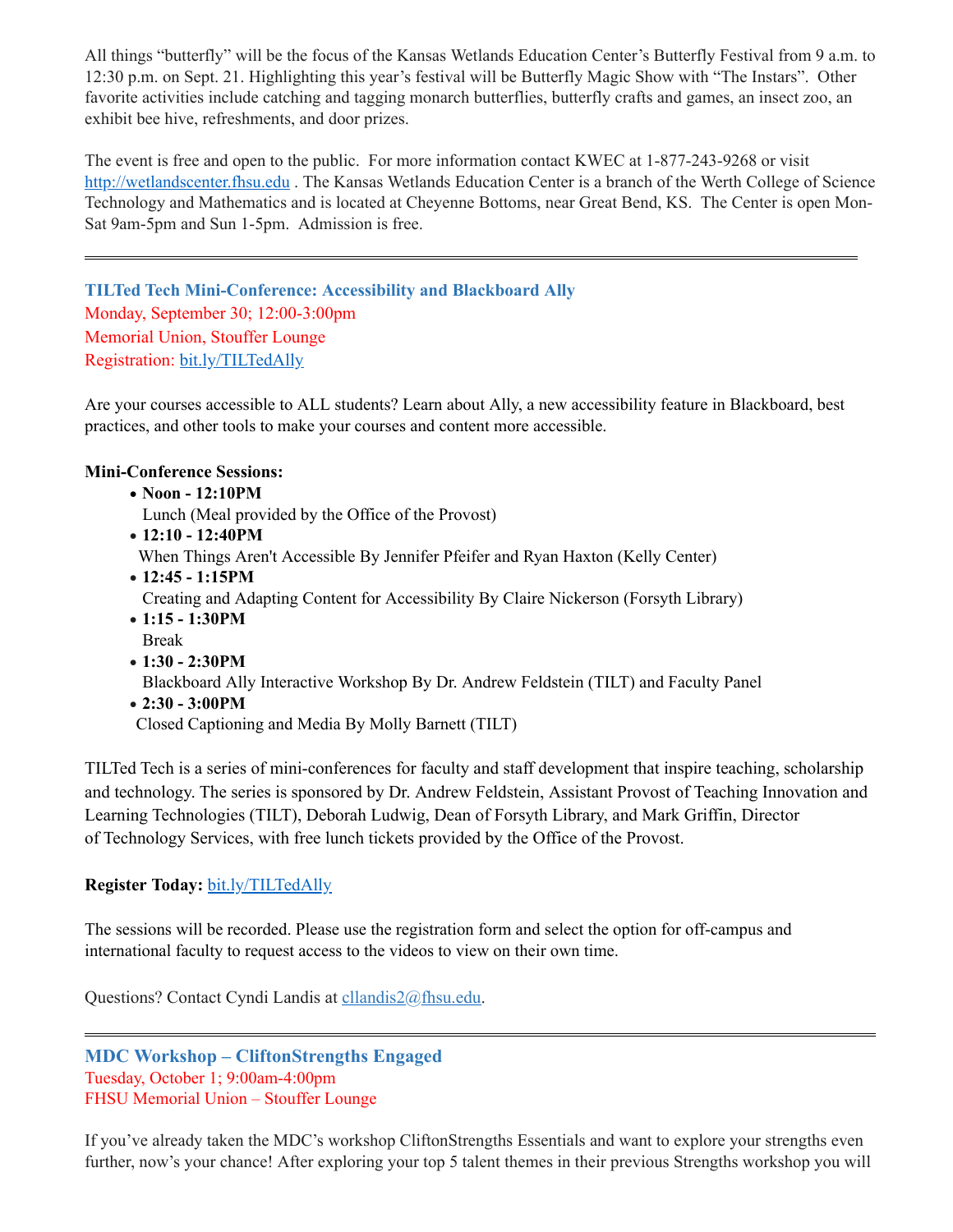now have the opportunity to unlock and explore all 34 of your talent themes. In this workshop you will hone your top 5, understand your top 10, and manage your bottom 5 strengths while learning how each one contributes to unique partnerships and teams. Registration for this workshop is \$259. *Please register by September 24.*

As FHSU faculty and staff, your registration fee is complimentary, thanks to your FHSU Vice President. *Limited funding is available annually per division***.**

If you are an Academic Affairs member & are interested in attending this workshop, contact Hannah Hilker at 785 628-4121 or [hehilker@fhsu.edu](mailto:hehilker@fhsu.edu)

Registration can be completed online at <https://webapps.fhsu.edu/MDC2.0/Default.aspx> or by calling Hannah Hilker at (785) 628-4121.

<span id="page-8-0"></span>**Rural and Independent Innovators Conference** Tuesday, October 15; 8:00am-4:30pm Robbins Center

The Rural and Independent Innovators Conference is being held on **October 15 th , 2019** from 8:00 AM – 4:30 PM at the Robbins Center on Fort Hays State University's campus. This conference is for product and technology innovators who want to know when and how to advance with their ideas.

Please visit the conference website link for more information regarding the event: [https://www.ksinnovator.com/](https://linkprotect.cudasvc.com/url?a=https%3a%2f%2fwww.ksinnovator.com%2f&c=E,1,VmjRgormpxBBwnH0rotD4QTRl5JXVsVpT5lDsDRIxeQjZM9QtBPyYRn-Nbro7QLgMS3uD1KyfOBYrnVhuDyqC2edXlbzdCu1z5tqRlqNNlA9zc5GTQ,,&typo=1)

Register by October 10<sup>th</sup> at: <https://ksbdc.ecenterdirect.com/events/25104>

Feel free to contact our office at 785-628-5615 for more information.

<span id="page-8-1"></span>**WKHRMA October Seminar – 10 Complimentary Spots Available!** Wednesday, October 23, 2019 Registration: 8:30 a.m. / Seminar: 9 a.m. – 3 p.m. / Networking Reception to follow Robbins Center – Eagle Communications Hall

The Western Kansas Human Resource Management Association (WKHRMA) welcomes the Tiger Family to our annual October Seminar. Come hear from attorneys Melody Rayl & Lauren Sobaski of Fisher & Phillips LLP on some of the most pressing matters facing the workplace today. We will discuss issues about changing marijuana laws, inclusion, audits, retaliation claims, and more.

Provost Jill Arensdorf has generously agreed to fund **TEN** registrants from FHSU's Division of Academic Affairs.

Want one of the ten spots for faculty & staff? These complimentary registrations are first come, first served! Email Hannah Hilker, [hehilker@fhsu.edu](mailto:hehilker@fhsu.edu) today to reserve your spot at the seminar.

#### **SHARE WITH STUDENTS**

#### <span id="page-8-2"></span>**Student Organization Renewal is Now Open!**

The renewal form can be accessed from the organization's profile page on TigerLink at [https://tigerlink.fhsu.edu/.](https://tigerlink.fhsu.edu/) To renew an organization, you must have access to manage the page. Once you are prepared to register, carefully review the application instructions on the TigerLink form.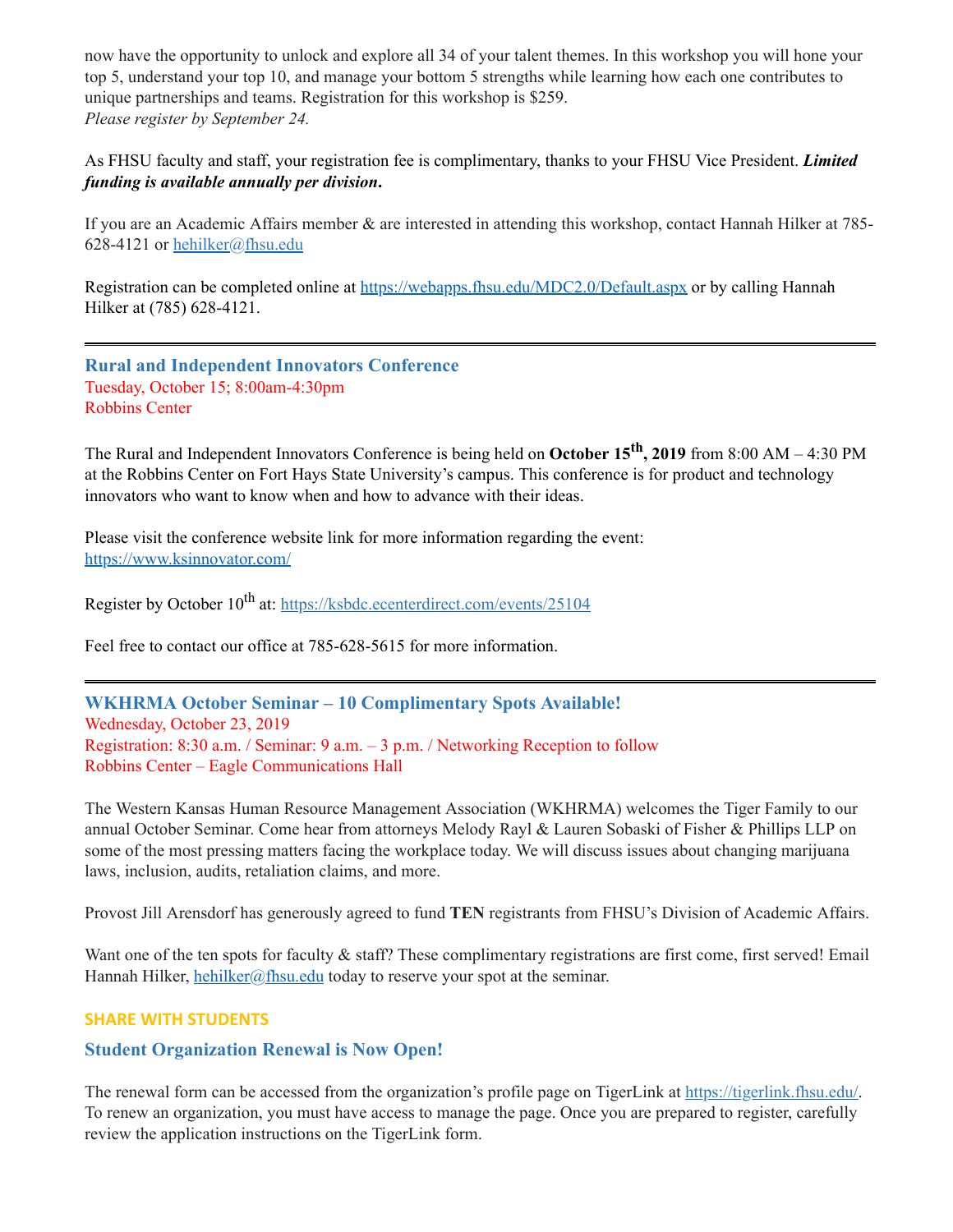The registration process must be completed by **Friday, September 20, 2019.** If an organization fails to complete the renewal process they will lose their status as a Recognized Student Organization and all the benefits available to student organizations. In addition to completing the registration process, at least one representative from each organization is required to attend one of the Student Organization Meetings. These meetings are scheduled for September 4<sup>th</sup> through the 6<sup>th</sup>, with times and session details located on TigerLink [https://tigerlink.fhsu.edu/.](https://tigerlink.fhsu.edu/) The meetings will be held in Student Engagement (formerly the Center for Student Involvement) located in the lower level of the Memorial Union.

If you have any questions or concerns, Student Engagement (formerly the Center for Student Involvement) please contact at 785-628-4664 or  $csi(a)$ fhsu.edu.

# <span id="page-9-0"></span>**FBI Internship Opportunity**

Students can apply now through September 15 for a paid summer internship with the FBI.

Any undergraduate or graduate student who is a U.S. citizen, is enrolled full time, and has a 3.0 GPA or higher is eligible. A student must intend to continue his or her education in the fall semester that follows the internship. All majors are accepted. The internship lasts approximately 10 weeks from June to mid-August. To apply, or for more information, students should go to the FBI website, [www.fbijobs.gov](http://www.fbijobs.gov/).

# <span id="page-9-1"></span>**Student Organization Registration and Homecoming Registrations**

#### **Student Organization Registration**

The deadline to register student organizations for the 2019-2020 Academic Year is Friday, September 20<sup>th</sup>! The renewal form can be accessed from the organization's profile page on TigerLink at [https://tigerlink.fhsu.edu/.](https://tigerlink.fhsu.edu/) In addition to completing the registration process, at least one representative from each organization was required to attend one of the Student Organization Meetings hosted on September 4, 5, and 6. Those organizations who were not able to attend a meeting will receive follow-up information. Even if your student organization has not yet been approved on TigerLink, the organization will not be penalized as long as the renewal form has been submitted by the deadline. If an organization fails to complete the renewal process they will lose their status as a Recognized Student Organization and all the benefits available to student organizations. An official approval notice will be provided by the Center for Student Involvement.

#### **Oktoberfest Registration**

To participate in Oktoberfest, student organizations are required to submit a booth request on TigerLink by September 16th and provide details on preferred booth size and any items which will be sold. All graphics must be uploaded in the form for approval by the Homecoming Committee.

#### **Homecoming Royalty Nominations**

With Homecoming 2019 fast approaching, student organizations are also able to nominate King and Queen candidates. Each student organization may nominate one King and one Queen candidate at which point those individuals must complete the nomination form on TigerLink by September 16th. The Homecoming Committee will review nominations and once applications are scored, additional information will be provided to the ten finalists as well as those who do not advance.

#### **Student Organization Competition Registration**

To participate in the student organization competition, an organization must register through TigerLink on the Center for Student Involvement's page by October 6th. This competition will run through the duration of Homecoming week and will include a chalking competition, a relay, and "Yell like Hell," a creative chanting competition.

#### **Homecoming Parade Registration**